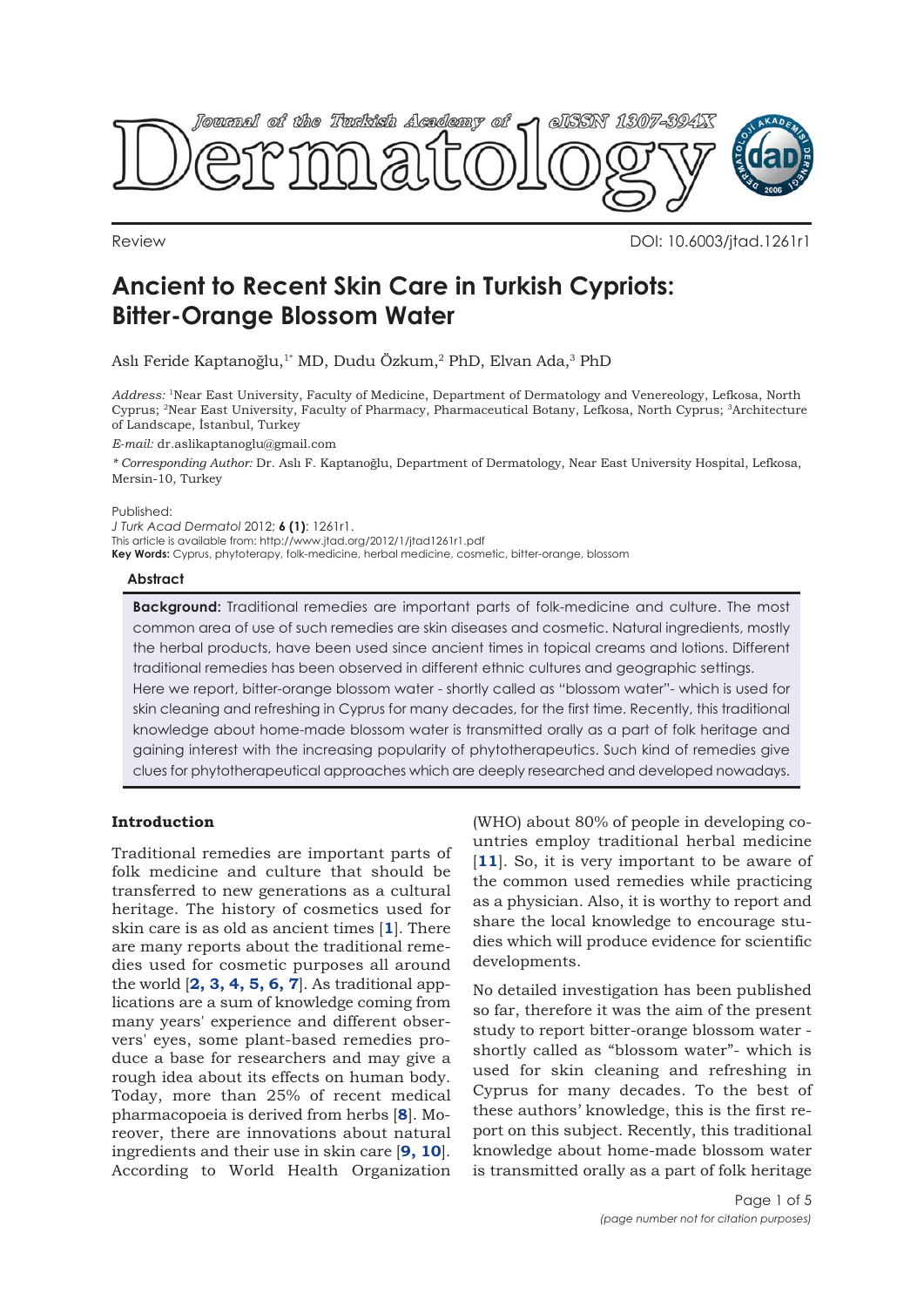<span id="page-1-0"></span>

and gaining interest with the increasing popularity of phytotherapeutics.

## **Bitter-Orange Blossom Water**

Cyprus is a Mediterranean island located on the 34.33º - 35.41º North and 32.23º - 34.55º East. Island for many centuries is strongly bound to their traditions. One of these traditions is using "blossom water" in their daily life. As well as its use as a flavoring aromatic agent in some sweets in the local kitchen, its main usage is as a daily cleansing lotion and refreshing tonic by women. Even though there are many commercially available cosmetics and cleansers in the market, blossom water is still a "must" for skin care in every home. Most women prepare this water by themselves at home and give as a gift to neighbours and relatives. There are also commercial home made products on the markets (**Figure 1**). Is a clear, colorless, and agreeably aromatic liquid, having a typical odor [**[12, 13,](#page-3-0) [14, 15](#page-3-0), [16, 17, 18, 19](#page-3-0)**].

## **Preparation**

The preparation of blossom water is as follows: the blossom flowers of bitter orange tree are distilled with a local distillation device called as "imbik". After 2-3 times of purification, the water is filtered through a thin cloth. 500



**Figure 1.** Bitter-orange blossom water

ml blossom water is obtained from 1 kg flowers of bitter orange tree as reported by *Lardos* and oral survey with local indigenous people [**[20](#page-3-0)**]. The water is then bottled with glass bottles and stored in a cool place, away from direct sunlight.

## **Bitter-Orange Tree (***Citrus aurantium L***.)**

The bitter orange tree is native to eastern Africa and tropical Asia. Today, it is grown throughout the Mediterranean region. It is a member of Rutaceae family [**[21, 22](#page-3-0)**] and have similar properties with other *Citrus Sp. Citrus aurantium* L. (common name is bitter orange) is a small tree, round crowned, regularly branched, 5m high or more. Their leaves are elliptic, acute, more or less keeled, and 7-10 cm long. From late spring to summer, bears fragrant white flowers (2 cm across), single or in pairs or clusters from the leaf axis. Those flowers are followed by red-tinted orange spherical fruits, 5-8cm across [**[23,](#page-3-0) [24](#page-3-0), [25](#page-3-0)**]. The heavily scented flowers of this tree 'Bouquet de fleurs' (=bouquet of flowers) are used in perfumes [**[26](#page-3-0)**]. This tree has similar properties with orange and lemon trees, but as the lemon and orange flowers will become fruits, it is not preferred to collect the flowers of orange and lemon trees. Commercially, Citrus is the most important genus. Many species are sources of essential oils of use in perfumery and medicine [**[27](#page-3-0)**]. The family is especially rich in secondary metabolites of potential, if not acutal, bio-dynamic activity. These include ethereal oils, a variety of alkaloids, amides, occasional cyanogenic compounds, several types of coumarins, flavonoids, aromatic acids, poly-phenols and tannins, lignans, tetra-cyclic triterpenes, limonoids, a variety of terpenes as well as saponins [**28, 29**[\]. Aside from the well known chemical con](#page-3-0)tributions of the genus as sources of essential oils, vitamins, pigments, etc., the chemistry of bitter-orange is similar to that of the family as a whole. The worldwide uses of Citrus are as antiseptic, aperitif, narcotic, nervine, sedative, scurvy, stomachic, tonic and also has antioxidant activity [**[22](#page-3-0), [29, 30, 31](#page-3-0)**]. The peels of bitter orange are used in the formulation of herbal teas due to the peels' flavor profiles [**[32](#page-3-0)**], their digestive and carminative effects, and for the production of stomachic, carminative, and laxative products [**[22,](#page-3-0) [31,](#page-3-0)**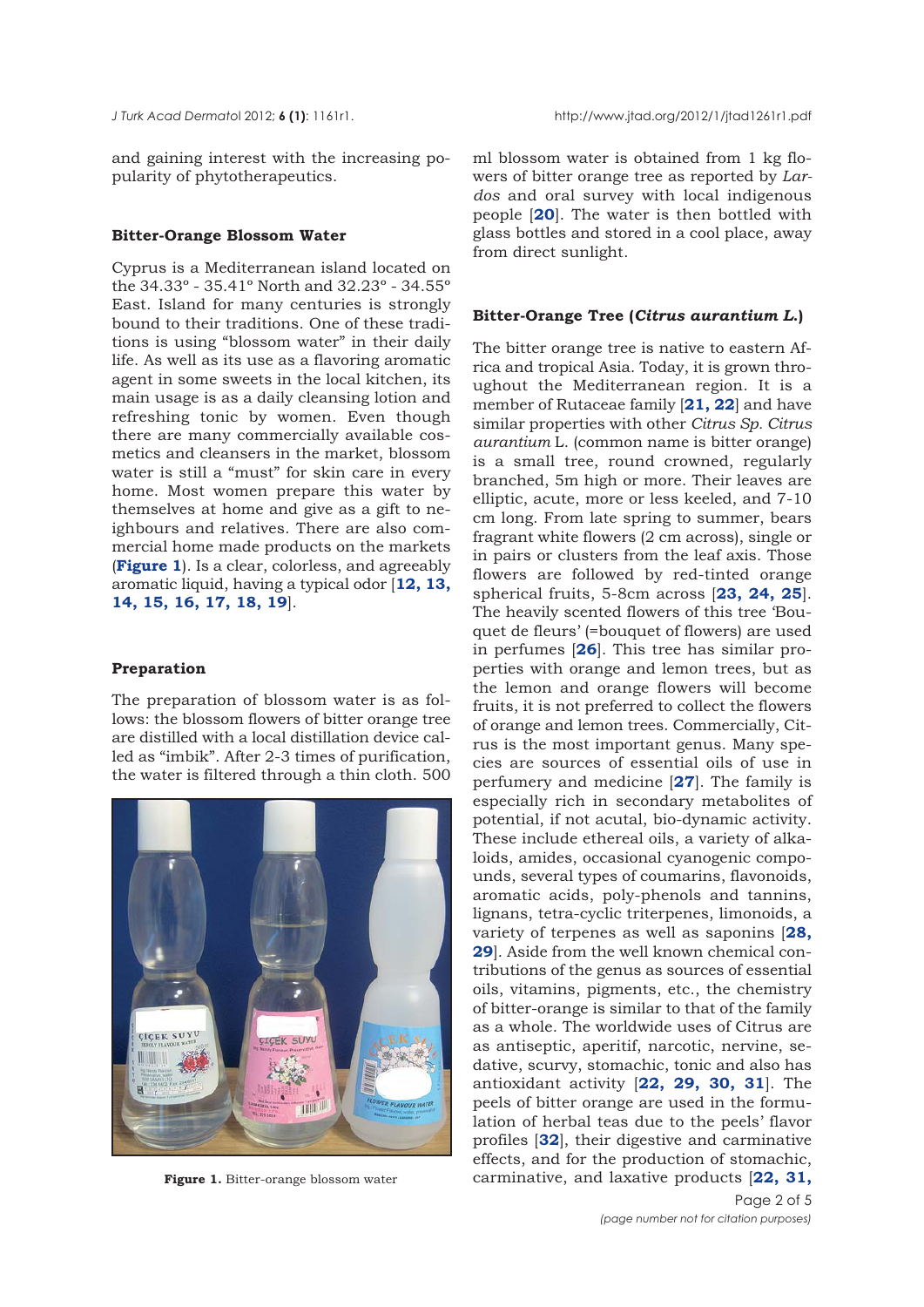<span id="page-2-0"></span>**[33](#page-3-0)**]. The bitter orange fruits and peels have a bitter taste, so it is not used as food and the dried fruit and peel (and sometimes flowers and leaves) are taken by orally in extracts, tablets, and capsules forms. The extract of bitter orange (and bitter orange peel) has dietary supplements as an aid to fat loss and an appetite suppressant. Bitter orange contains the tyramine metabolites N-metyltyramine, octapamine and synephrine, substances similar to epinephrine. Bitter orange has been used also for nausea, indigestion and constipation. Current uses of bitter orange are for heartburn, loss of appetite, nasal congestion and weight loss. Flowers of bitter orange prepared as a syrup act as a sedative in nervous disorders and induce sleep [**[34, 35](#page-3-0)**]. It is also applied to the skin for fungal infections such as ringworm and athlete's foot.

The use of herbal remedies has wide area of use. Because they are natural products some with a long tradition of use—many people consider them safe and side-effect free. But in the literature there are many reports of allergic reactions to herbal medicine [**36, 37**[\]. Moreover, they may manifest potential](#page-3-0) adverse effects and drug interactions. Herbal remedies (phytomedicines) may have significant biological activity and pharmacologic efficacy, even applied topically [**[38](#page-4-0)**]. Also, some phytochemicals may act as photosensitizers and may cause sun burns or pigmentation abnormalities if used during sun exposure [**[39, 40, 41](#page-4-0)**]. In 1926 *Oppenheim* and in 1928 *Fessler* used the descriptive term " phytophotodermatitis" to define dermatitis caused by contact with a plant or plant extract and subsequent exposure to sunlight. The following researchs in the detail revealed that furocoumarins in plants are responsible for this condition. Moracea (*Ficus carica*, Fig), Umbelliferea (e.g. *Angelica archangelica, Angelica; Apium dulce*, Celery) and *Rutacea* (C*itrus bergamia*, bergamot) are most important plant families to contain furocoumarins [**[42](#page-4-0)**]. *Citrus bergamia* is well known to have photosensitizing effects and used for some therapeutic interventions [**[43](#page-4-0)**]. Oil of bitter orange, which is also member of *Rutacea* family, used on the skin may increase the risk of sunburn because of its coumarin ingredients, particularly in light skinned people. *Izumi* reported phytophotodermatitis caused by Zamon which is fruit of *Citrus maxima*, a member of *Rutacea* family

as well [**[44](#page-4-0)**]. Also in a study conducted in a perfume factory showed occurence of contact dermatitis with essential oils, especially with bitter orange oil [**[27](#page-3-0)**].

Bitter orange flower oil is obtained by steam distillation from the fresh flowers of *C. aurantium* [**[45](#page-4-0)**], called as "neroli" and widely used as flavours and fragrances in the food, perfume, cosmetic industries and aromatherapy products [**[27](#page-3-0)**]. Bitter orange oil from the tree's leaves is called petitgrain, oil from the flowers is called neroli and water from flowers is called blossom-water. Peel oils are mainly composed of a volatile fraction consisting of terpene hydrocarbons and their oxygenated derivatives, and of a non-volatile fraction including waxes and pigments [**[46](#page-4-0)**].

Much of the current interest in bitter orange has been a result of numerous articles in the media, many of which have focused on the fact that bitter orange has become the primary substitute ingredient for ephedra in ephedra-free products. Very recently, *Citrus aurantium* (bitter orange) extract and its principal protoalkaloidal constituent p-synephrine is reported to be safe in weight loss and weight management as well as in sports performance products [**[47](#page-4-0)**]. Many herbal weightloss products now use concentrated extracts of bitter orange peel in place of ephedra [**[48](#page-4-0)**].

Besides the worldwide uses of extract and oil of bitter orange itself, there is no reports about the topical use of water obtained from its blossoms as a skin cleaning and refreshing agent. Although the traditional extraction and distillation techniques used to obtain both oil and water of blossom are similar, due to the effect of the process parameters, the component of blossom water might be more diluted than oil. In our literature search, we did not find any report about the benefits of use, side effects or contrindications of the blossom-water, although it is used for skin cleaning and refreshing in Cyprus for many decades. This lack of knowledge may be either related with not to be aware of the effects of natural remedies on skin conditions or the real beneficial effects of blossom-water on skin. More research is needed to determine the benefits, limits and possible side effects of these ethnic cosmetic.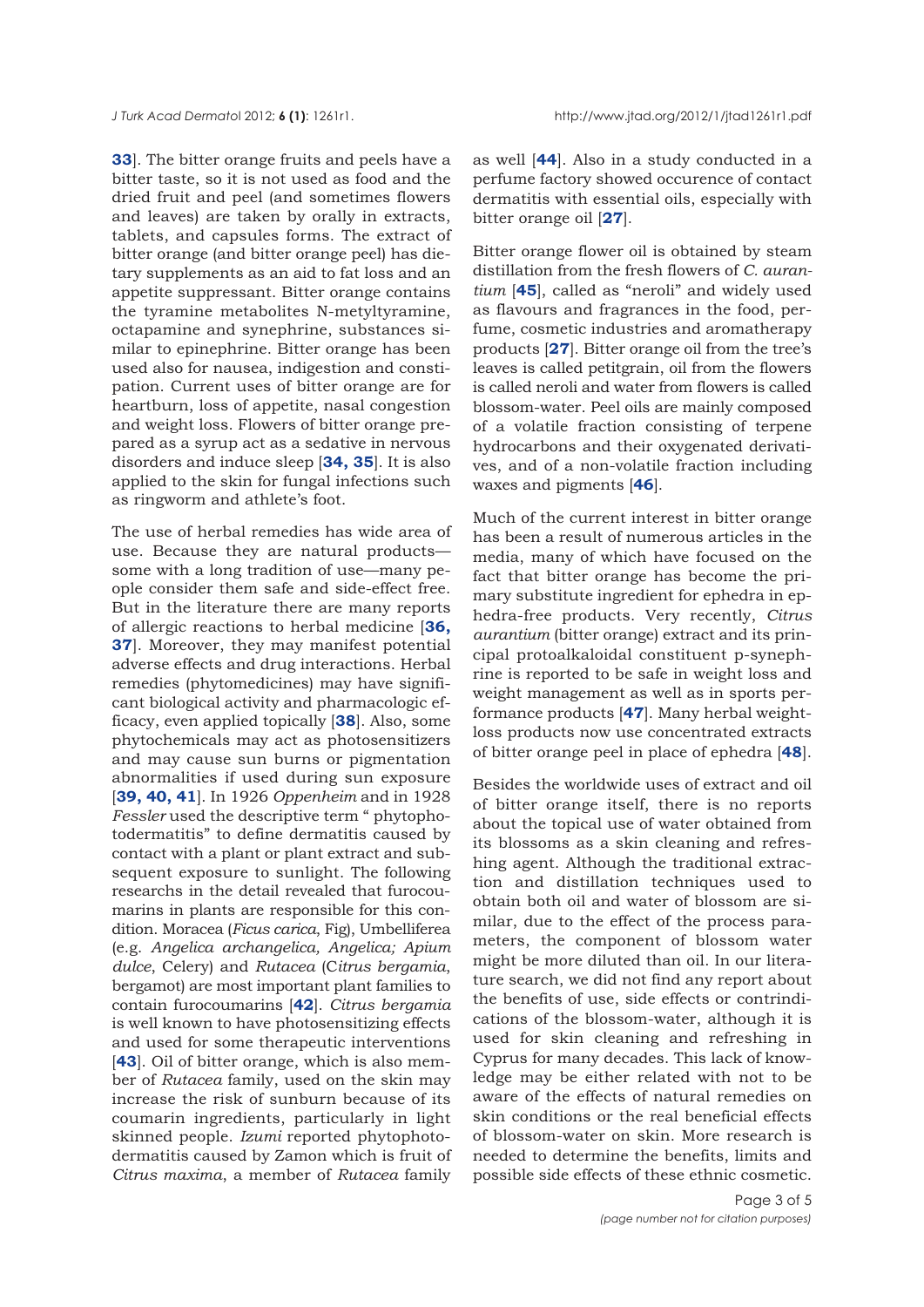<span id="page-3-0"></span>

## **References**

- [1.](#page-0-0) Draelos ZD. Cosmetics and skin care products. A historical perspective. Dermatol Clin 2000; 18: 557-559. PMID: 11059363
- [2. A](#page-0-0)bbasi AM, Khan MA, Ahmad M, Zafar M, Jahan S, Sultana S. Ethnopharmacological application of medicinal plants to cure skin diseases and folk cosmetics among the tribal communities of North West Frontier Province, Pakistan. J Ethnopharmacol 2010; 128: 322-335. PMID: 20138210
- [3.](#page-0-0) Gönül M, Gül U, Cakmak SK, Kiliç S. Unconventional medicine in dermatology outpatients in Turkey. Int J Dermatol 2009; 48: 639-644. PMID: 19538378
- [4.](#page-0-0) Pieroni A, Quave CL, Villanelli ML, Mangino P, Sabbatini G, Santini L, Bocetti T, Propfil. Ethnopharmacognostic survey on the natural ingredients used in folk cosmetics, cosmeceuticals and remedies for healing skin diseases in the island Marches,-Eastern Italy. J Ethnopharmacol 2004; 91: 331-344. PMID: 15120458
- [5.](#page-0-0) Saikia AP, Ryakala VK, Sharma P, Goswami P, Bora U. Ethnobotany of medicinal plants used by Assamese people for various skin ailments and cosmetics. J Ethnopharmacol 2006; 106: 149-157. PMID: 16473486
- [6.](#page-0-0) Wang KH, Lin RD, Hsu FL, Huang YH, Chang HC, Huang Cy, Lee MH. Cosmetic applications of selected traditional Chinese herbal medicines. J Ethnopharmacol 2006; 106: 353-359. PMID: 16497459
- [7.](#page-0-0) Tammaro F. Xepapadakis G. Plants used in phytotherapy, cosmetics and dyeing in Pramanda district. (Epirus, West-Greece). J Ethnopharmacol 1986; 16: 167-174. PMID: 3747562
- [8.](#page-0-0) Dattner A.M. From medical herbalism to phytotherapy in dermatology: back to the future. Dermatologic Therapy 2003; 16: 106-113. PMID: 12919112
- [9.](#page-0-0) Baumann L. "Natural" ingredients in cosmetic dermatology. J Drugs Dermatol 2009; 8: 5-9. PMID: 19562883
- [10.](#page-0-0) Fowler JF Jr. Innovations in natural ingredients and their use in skin care. J Drugs Dermatol 2010; 9: 72- 81. PMID: 20626172
- [11.](#page-0-0) WorldHealthOrganization (WHO). Available at http://www.who.int/mediacentre/factsheets/fs134/ en.
- [12.](#page-1-0) Dedeçay, SS. Kıbrıs'ta kokulu bitkiler ve bunların ihtiva ettigi kokulu yağlar ve sağaltıcı özellikler. Lefkoşa Özel Türk Üniversitesi Yayınları, 1995; 14, 3.
- [13.](#page-1-0) Direktör Ş. Kıbrıs Türk Mutfağı. Galeri Kültür Yayınları, 1998
- [14. G](#page-1-0)eorgiades CC. Flowers of Cyprus, Plants of Medicine, Vol 2. Nicosia, Cyprus, 1987b
- [15.](#page-1-0) Georgiades CC. Flowers of Cyprus, Plants of Medicine, Vol 1. Nicosia, Cyprus, 1992.
- [16.](#page-1-0) Islamoglu M. Kıbrıs Türk Kültür ve Sanatı Yakındoğu Üniversitesi Matbaası, Lefkoşa, KKTC, 1994.
- 17. Islamoglu M. Kıbrıs Türk Folkloru. Ürün Yayınları, Ankara, 2004
- [18.](#page-1-0) Savvides L. Edible wild plants of the cyprus flora. Nicosia, 2000.
- [19.](#page-1-0) Zannettou P. The Medical Plants of Cyprus. Private publication.Larnaca, Cyprus, 1998. ISBN: 9963- 8368-0-1.
- [20.](#page-1-0) Lardos A. The botanical materia medica of the Iatrosophikon. A collection of prescriptions from a monastery in Cyprus. Journal of Ethnopharmacology 2006; 104: 387-406. PMID: 16459038
- [21.](#page-1-0) Hamilyn P. The Marshall Cavendish Encyclopedia of Gardening, Vol: 3 p: 297, printed in Garrod &Lofthouse International Ltd, Great Britain, 1969
- [22.](#page-1-0) Bruneton J. Pharmacognosy, Phytochemistry, Medicinal Plants. Lavoisier Publishing, London New York, 1999.
- [23.](#page-1-0) Spichiger RE, Savolainen V, Figeat M, Jeanmonod D. Systematic Botany of Flowering Plants, Science Publisher, Inc. Plymouth, UK, 2004.
- [24.](#page-1-0) Anonymus. New Encyclopedia of Garden Plants & Flowers, p:149-150, Published by the Reader's Digest Association Limited, New York, 2001.
- [25.](#page-1-0) Brickell C, 2008. The Royal Horticulture Society A-Z Encyclopedia of Garden Plants, Vol:1 P: 279. Published in association with the Royal Horticulture Society by Dorling Kindersley Ltd, London, 2008.
- [26.](#page-1-0) Krüsmann G. Manual of Cultivated Broad-Leaved Trees &Shrubs, Vol: 1 p: 333-335, published in colloboration with the American Horticultural Society by Timber Press, Beavertonş, 1984.
- [27.](#page-1-0) Schubert HJ. Skin diseases in workers at a perfume factory. Contact Dermatit 2006; 55: 81-83. PMID: 16930231
- [28. Evans WC. Trease and Evans' Pharmacognosy, 13.](#page-1-0) Edition, ELBS, Bailliere Tindall, 2009.
- [29. Blumenthal M, 2004. Bitter Orange Peel and Syneph](#page-1-0)rine; Part I, WholeFoods, American British Council, 1-7.
- 30. Blumenthal M. Bitter Orange Peel and Synephrine; Part II, WholeFoods, American British Council, 2005; 7-28.
- [31.](#page-1-0) Leung AY, Foster S. Enclyclopedia of Natural Ingredients Used in Foods and Cosmetics. New York: John Wiley, 1996.
- [32.](#page-1-0) Tokgöz H, Gölükcü M. The assesment methods and human health effects of Citrus Fruits (Citrus aurantimum), Hasad-Gıda, 2009; 24(284): 44-48.
- [33.](#page-2-0) Kraft K. Pocket Guide to Herbal Medicine, Georg Thieme Verlag, Stuttgart, Germany, 2004.
- [34.](#page-2-0) Colker CM, Kalman DS, Torina GC, Perlis T, Street C. Effects of Citrus aurantium extract, caffeine and St. John's Wort on body fat loss, lipid levels, and mood states in overweight healthy adults. Current Therapeutic Research 1999; 60 (3).
- [35.](#page-2-0) Morton FJ. Fruits of warm climates, Sour Orange. Miami, Florida, USA, 1987; 130-133.
- [36. Koh D, Ong CN. Phytophotodermatitis due to the](#page-2-0) application of citrus hystrix as a folk remedy. Br J Dermatol 1999; 140: 737-738. PMID: 10233333
- 37. Leow YH. Contact dermatitis due to topical traditional Chinese medication. Clin Dermatol 1997; 15: 601-605. PMID: 9255470